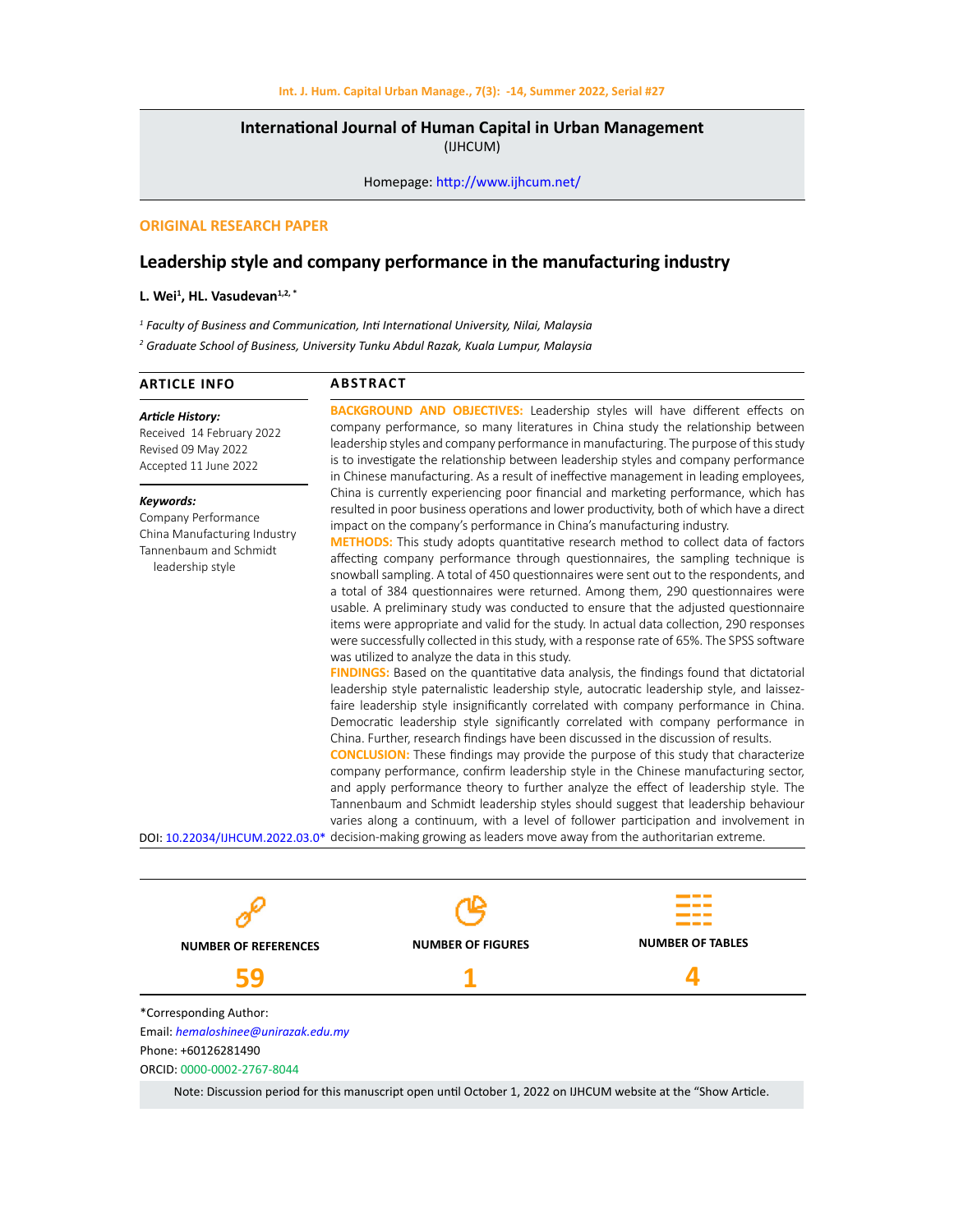### **INTRODUCTION**

In 2021, manufacturing accounted for 27.44% of China's Gross Domestic Product (GDP), making it an indispensable industry in China's economic development (Li, 2018). Compared with the impact of the COVID-19 pandemic in 2020, China's manufacturing industry has recovered very quickly, which is an important condition to support the healthy development of the real economy and promote China's sustainable development (Erjavec *et al.,* 2018). Manufacturing is the processing and production of goods through the interaction of labor and mechanical tools (Akparep *et al.,* 2019). The sending and distribution of workers and supplies were significantly hampered when COVID-19 occurred, disrupting the global manufacturing industry, especially small industries, which like the rest of the firm, lacked methodical management and skilled leadership to lead it through the crisis and was thus seriously (Muenjohn *et al.,* 2018). Therefore, good leadership is one of the important factors of sustainable development, and Tannenbaum and Schmidt Continuum is a very simple and easy-tounderstand leadership theory mode (Li, 2018). Which shows the level of freedom leaders choose to give to the team and the authority used by leaders' relationship between degrees (Ginesti *et al.,* 2018). In China, due to ineffective management, the performance level of multiple manufacturing companies is low, resulting in the proportion of China's manufacturing industry in GDP decreased from 28.95% in 2015 to 26.18% in 2020 (Siagian *et al.,* 2020). Management roles create unfair workplace and ineffective employee management, direct changes in operational productivity and company performance (Yu *and Huo,* 2018). Different leadership has different ways to build employee loyalty and trust. When a business is poorly run, it can do lasting damage to employee relations and lead to a toxic and unsavory work atmosphere that leads to poor business performance (Yu *et al.,* 2018). Many companies' management failed to detect internal signs of disappointment and external changes in business decline (Bavoso, 2018). Due to poor management, many companies are faced with unethical practices, poor financial performance and high attrition rates that make it difficult to achieve set goals (Romule *et al.,* 2020). The relationship between

2

management and employees is always crucial to the success of a company because there is a direct cause-and-effect relationship between them, which helps achieve the common goals of the company (Chakraborty *et al.,* 2018). There is a positive correlation between poor management and company performance, the management lacks adaptability to the opinions of subordinates, the rapidly changing business environment leads to the situation of making wrong decisions in strategic planning and forecast, and the company's financial or profit burden is high (Osadchy *et al.,* 2018). The purpose of this research is to see how Tannenbaum and Schmidt's leadership style influences company performance in China's manufacturing business. It aims to learn why it's critical to figure out which leadership style is optimal for each employee to increase company performance. The innovation of this study is to display the effectiveness of a company's performance is influenced by its employees' skills and knowledge, technology, equipment, working environment, strategic setting, and human interaction process (Hamdan, 2018).Therefore, whether different leadership styles in Tannenbaum and Schmidt leadership have a significant impact on the performance of Chinese manufacturing companies, and what leadership styles are preferred by employees and can improve company performance, further research is needed. Environmental factors such as intense competition, changing customer needs, and the rate of technological development affect the performance of many businesses. Internally, the company faced challenges such as unethical business practices, high employee turnover, and poor financial management, all of which resulted in unrealized missions and visions. Because a variety of factors within a company affect its financial and marketing performance and help maintain its survival and competitive position, company performance remains an important research variable in the field of management (Nefdt, 2019). According to the literature review, in China, there are still few research on the relationship between Tannenbaum and Schmidt's leadership theory and manufacturing company performance (Chen and Appienti, 2020). To achieve these objectives, the research survey was conducted among employees in manufacturing at Shanghai, Jiangsu, and Zhejiang in March 2022.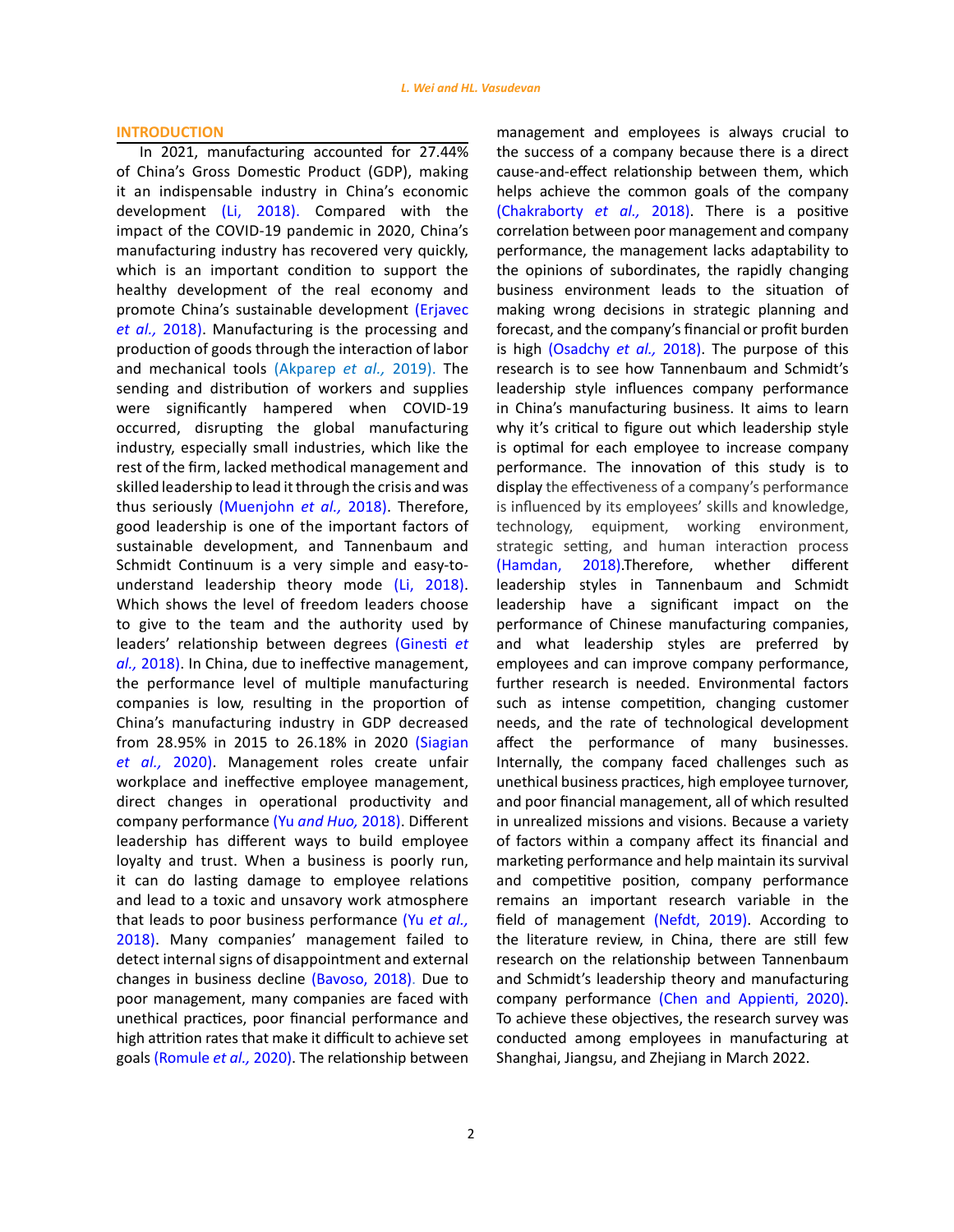*Literature review*

# *Empirical study on the relationship between Tannenbaum and Schmidt's leadership style and company performance*

Company performance refers to a company's ability to achieve high profits, good product quality, market share, and good financial results over a period, whether the company can meet the needs of market stakeholders or its own survival goals (Kurilova and Antipov, 2020). In a competitive market, company performance may be considered as a criterion for judging whether a firm can satisfy the requirements of its stakeholders or accomplish its own survival goals. Dictatorial Leadership Style, Paternalistic Leadership Style, Autocratic Leadership Style, Democratic Leadership Style and Laissez-Faire Leadership Style were developed by Tannenbaum and Schmidt, who enhanced the characteristics of the dictatorial to laissez-faire dichotomy, resulting in five distinct leadership styles: Dictatorial Leadership Style, Paternalistic Leadership Style, Autocratic Leadership Style, Democratic Leadership Style, and Laissez-Faire Leadership Style (Davis and Silvestri, 2020). The anti-democratic leadership style creates a political environment in which the concentration of power in individuals must be limited to achieve positive change (Nefdt, 2019). This leadership style also lacks innovative ideas because individual groups are not allowed to participate in decision-making, which has a decision on the company performance (Ivanova *et al.,* 2019). Paternalistic leadership is considered the worst leadership style because it treats employees like children who are not mature and infringes on their rights (Nidadhavolu, 2018). Employers are moving towards paternalistic leadership style over authoritative leadership style because leaders show more concern for employees' individual well-being and employees respond positively (Widodo *et al.,* 2017). It has a beneficial impact on voice behavior, in which company confidence is critical, and the leader must show concern for employees by respecting their opinions (Sungur *et al.,* 2019). Employee's dislike authoritarian leadership because it restricts their freedom. Autocratic leadership style limits innovative problem-solving solutions, and leaders should avoid using it because it has a bad for company performance (Peker *et al*., 2018). This leadership style focuses solely on performance rather than company welfare (Davis and Silvestri, 2020). Autocratic leadership has certain advantages, such as being useful in groups of people who lack direction and being effective in emergency situations by allowing quick decisions to be taken, which decreases tension and helps employees to focus (Davis and Silvestri, 2020). When actions must be decided quickly and without consultation with others, an autocratic leadership style is appropriate, it allows staff to focus on their tasks without worry, which some employees prefer (Nasab and Leila, 2019). Nevertheless, democratic leadership promotes employee motivation, engagement, and performance, and it is recommended that this leadership style be used in organizations for success (Nazarian *et al.,* 2021). Democratic leadership has been proven in studies to have developing tendencies that boost company success (Breevaart and Zacher, 2018). On another way, Laissez-faire leadership ignores employee personal development because leaders believe employees are capable of handling responsibilities on their own, yet the results demonstrate a loss in company performance (Hao *et al.,* 2018). Through the components of company performance, employees are the most important component of a company, creating value for the company and Key Performance Indicators (KPI), and the leadership style of managing employees has become an important part (Haran *et al*., 2020). Therefore, leadership is closely related to company performance and determines the enthusiasm and productivity of employees (Nazarian *et al*., 2021). Thus, company performance and leadership outcomes may be correlated, since it is an ongoing process of aligning performance with the strategic objectives of the organization through leadership (Wu *et al.,* 2020).

### *Theoretical framework*

Psychologically near leaders, according to contingency leadership theory, are like informal encounters that prioritize interpersonal ties, whereas psychologically remote leaders are separated and extremely work-oriented. According to the Tannenbaum and Schmidt Leadership Theory, leaders may use a variety of leadership styles and actions to affect their employees' performance (Tannenbaum and Schmidt, 1973). Because each sort of leadership style is dependent on distinct events, contingency leadership theory rejects that there are excellent or terrible leadership styles (Chen and Appienti,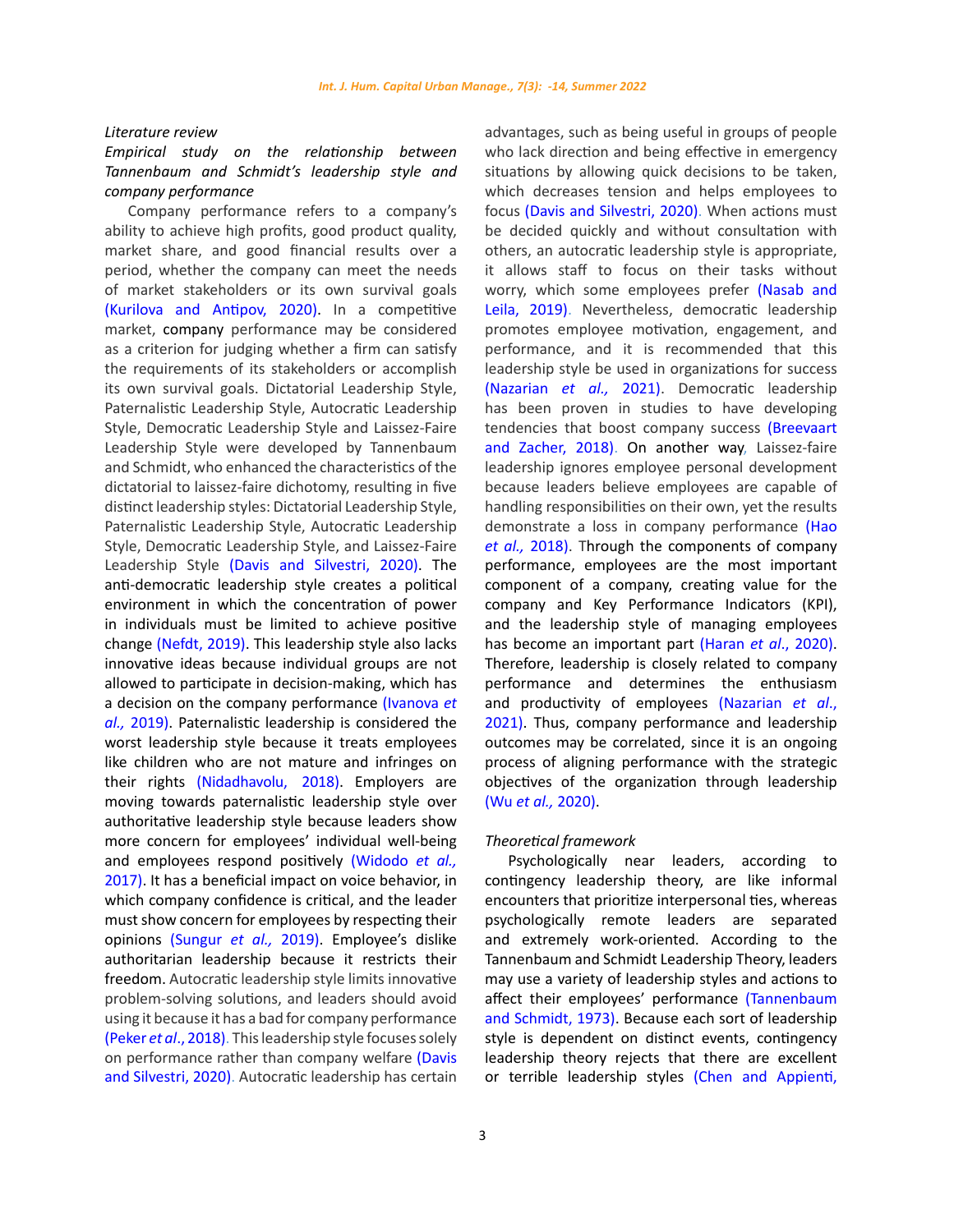#### *Effectiveness of leadership style can enhance company performance*



Fig. 1: Leadership style and company performance in the manufacturing industry

2020). The basic approach to leadership appropriate based on the environmental scenario that emerges in the context of a given action or behaviour is the Contingency Theory of Leadership. In this study, Contingency theory become secondary theory due to implement Tannenbaum and Schmidt Leadership Theory. Therefore, the contingency theory also one of the most reliable leadership theories (Waters, 2013). This diversity of evidence leads specialists to conclude that the situational environment influences a leader's performance. The Contingency Theory of Leadership contends that leaders should not be expected to lead in every event and that organizations should try to place leaders in the best possible situations (Finkelstein *et al.,* 2008 in Waters, 2013). That's why various countries have experienced in dealing with the COVID-19 crisis. So that, it is still unknown when the pandemic will end because certain leadership styles are only appropriate for situations in specific countries while cannot be generalized. In this case, Fiedler (1967) created the notion of adaptive leadership, in which leaders establish leadership styles that are appropriate for employees' personalities, qualities, and talents. Different leadership styles are provided by Tannenbaum and Schmidt Leadership Theory, which may be chosen based on many criteria such as leaders' behaviors and workers' perceived traits. According to Chen and Appienti (2020), in emergent leadership style, there are two sorts of leaders: psychological closeness and psychological detachment. Authoritarian leadership style, paternalistic leadership style, authoritarian

leadership style, democratic leadership style, and laissez-faire leadership style are among Tannenbaum and Schmidt's five significant leadership styles (Davis and Silvestri, 2020).

## **MATERIALS AND METHODS**

#### *Survey design and data collection*

ANOVA regression results were utilized to analyze the outcomes of hypotheses in this study to evaluate the influence of independent variables on the dependent variable in a regression analysis. As a result, the statistical analysis of this study was done using t-test procedures created in the twentieth century. This is a non-probabilistic, snowball sampling design. The questionnaires were generated on Google forms, and shared with family members, colleagues, and friends through email, WeChat, WhatsApp, etc., among employees in the manufacturing industry in China. The total number of targeted employees in China's manufacturing industry is 12.445 million (China Statistics Bureau, 2021). Therefore, the sample size of this study is 290 respondents for this study. A structured questionnaire was used in the study to assess the factors affecting company performance in China manufacturing industry by Tannenbaum and Schmidt Leadership Styles. Among them, Tannenbaum and Schmidt Leadership Styles, Dictatorial Leadership Style, Paternalistic Leadership Style, Autocratic Leadership Style, Democratic Leadership Style, and Laissez-Faire Leadership Style are variables (Luhana, 2014). The questionnaire is measured using Likert scale from score 1-5 statements in five points: (1)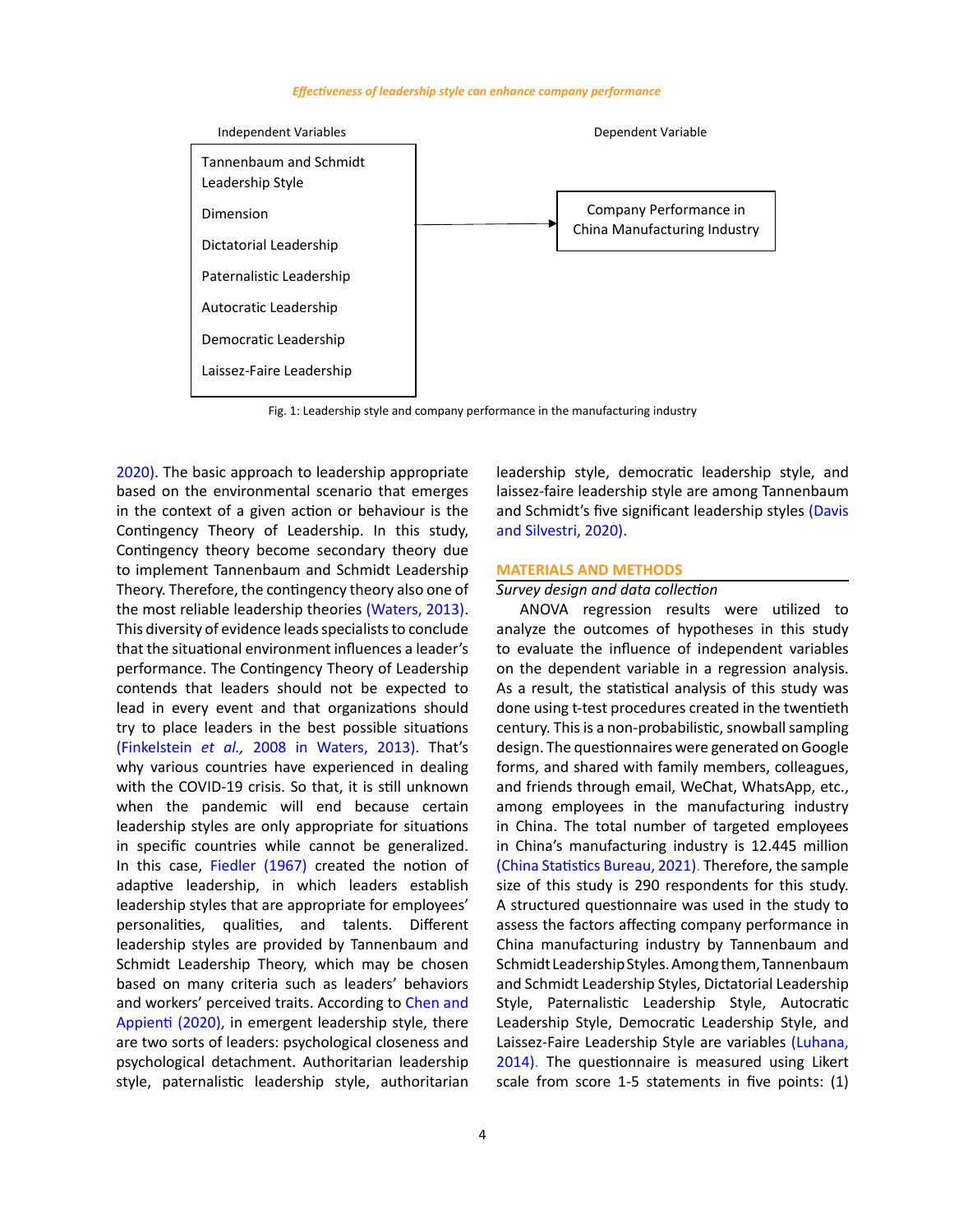Strongly disagree; (2) Disagree; (3) Neither agree nor disagree; (4) Agree; (5) Strongly agree. The pilot test is approximately 30-50 respondents from sample size. Following the pilot test, the full data collection will be carried out for preliminary run test, respondent demographic profile and hypothesis test (Diamantidis *et al.,*2019). Questionnaires were used to collect data. This data was analyzed using the SPSS package. Descriptive statistics and inferential statistics are two forms of data analysis. The questionnaire was with respect to the relationship between the two variables, and descriptive statistics were used to indicate the mean scores and percentages were used to describe the background of the respondents. Before conducting research, some preliminary steps must be taken, such as a letter of support from the college, a request from the school for permission to conduct a data collection study. The researchers will then be able to reach out to employees in the Chinese manufacturing industry to answer the questionnaire. The next step is to inform researchers how the research is being conducted online. To answer the questionnaire, the researcher should allocate 15 minutes to the respondents and then click the "submit button" to send it to the researcher. The time frame of the study is known as a one-off study or cross-sectional study because the data will only be collected once at a particular time from respondents of different backgrounds and answered once per respondent. That is, questionnaire survey is distributed to respondents, let them answer once, only collect data once. To avoid error and bias in the sample, the sample must be of sufficient size. However, in the researcher's operation and data analysis, although the sample size is large, the possibility of bias in the research will become smaller, but when the sample size exceeds a certain size, the results obtained will also be affected. The sampling error is determined by the formula to determine the sample size (Gill *et al.,* 2010).

# n=P(100-P) Z²/E²

n is the required sample size

P is the percentage occurrence of a state or condition E is the percentage maximum error required

Z is the value corresponding to level of confidence required

The sample size of this study is based on Desired Accuracy with Confidence Level of 95% developed by Gill *et al.*, (2010). China's manufacturing industry has a total of 12.445 million employees in China (China Statistics Bureau, 2021). As a result, a sample size of 384 will be used. A total of 450 questionnaires will be distributed to China's manufacturing industry for this study.

## **RESULTS AND DISCUSSION**

# *Reliability statistics and factor analysis for variables entering the analysis*

As shown in Table 1, all Cronbach's Alpha values for the variable items are greater than 0.7, which indicates that the items meet the consistency of Internals' rule-of-thumb reliability test. These items are therefore considered reliable and acceptable for further analysis. Bougie and Sekaran (2019), reliability tests are used to measure the consistency of items with research constructs. Cooper and Schindler (2006) considered acceptable data for internal consistency with a Cronbach's Alpha value greater than 0.7. The results of the initial test reliability analysis of the variables in this study are as Table 1. Factor analysis is a technically similar construct that reduces variables exponentially and groups shared variables (Quinlan *et al.,* 2019). The minimum standard proposed by Cooper and Schindler (2006) is that the Bartlett sphericity test of KMO measurement must reach 0.6. When the KMO statistic is below 0.5, factor analysis is not suitable for application, and redesign of the variable structure or the use of other statistics should be considered. As mentioned above, the rules for the KMO test are that the value must be above 0.6, and the significance value of Bartlett's sphericity test must be < 0.05 (Cooper and Schindler, 2006). The factor loading value for each item in the questionnaire should be larger than 0.6, and if the factor loading value is less than 0.6, the item should be deleted from the study (Tabachnick *et al.,* 2007). However, because the sample size utilized in the pilot scale is 10% of the overall sampling, components with a factor loading value larger than 0.5 but less than 0.6 are acceptable (Cooper and Schindler, 2006). It can be seen from Table 1 that the KMO and Bartlett's sphericity test results of the dependent and independent variables all meet the rules and are suitable for further research.

### *Eigenvalues Test*

Eigenvalues are used to pool variances to determine the number of eigenvalues greater than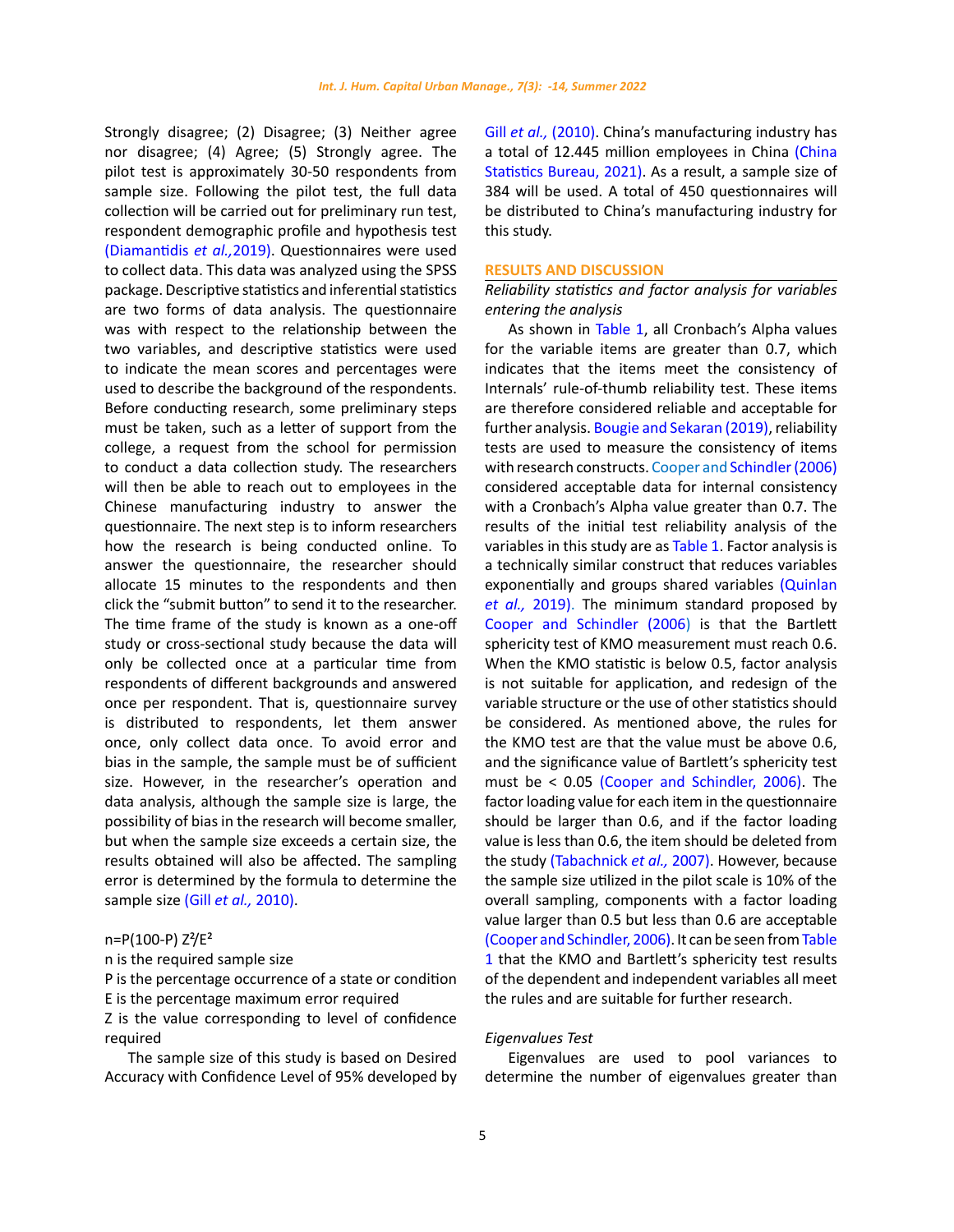## *L. Wei and HL. Vasudevan*

| Table 1. Reliability and factor loading statistics results |  |
|------------------------------------------------------------|--|
|                                                            |  |

| Constructs                  | No of items | Items                                                                                                               | Cronbach's Alpha | <b>Factor Loading</b> |
|-----------------------------|-------------|---------------------------------------------------------------------------------------------------------------------|------------------|-----------------------|
| Company                     | 4           | I am satisfied with my company's performance in the past.                                                           | 0.826            | 0.619                 |
| performance                 |             | I am not worried that the company will terminate<br>employees.                                                      |                  | 0.672                 |
|                             |             | I believed that my company is one of the top performing<br>companies in the industry.                               |                  | 0.737                 |
|                             |             | It is very likely that I will be awarded with an increment                                                          |                  |                       |
|                             |             | of salary as my company's financial position is strong.                                                             |                  | 0.604                 |
| Dictatorial<br>Leadership   | 4           | Leader orders his or her employees to perform specified<br>duties or jobs.                                          | 0.778            | 0.694                 |
| Style                       |             | Leader warns his subordinates about the tasks that must<br>be completed and when they must be completed.            |                  | .873                  |
|                             |             | Employees who did not follow conventional norms and<br>regulations were disciplined by their leader.                |                  | 0.664                 |
|                             |             | Leader makes it clear to all his or her subordinates that<br>they must perform at the desired level.                |                  | 0.607                 |
| Paternalistic<br>Leadership | 4           | I maintain a friendly working relationship with my leader.<br>Leader does little things to make it pleasant to be a | 0.862            | 0.873                 |
| Style                       |             | member of the group.<br>Leader helps subordinates overcome problems that stop                                       |                  | 0.774                 |
|                             |             | them from carrying out their tasks.                                                                                 |                  | 0.623                 |
|                             |             | Leader behaves in a manner that is thoughtful of<br>subordinates' personal needs.                                   |                  | 0.721                 |
| Autocratic                  | 4           | Without consulting his or her subordinates, my leader                                                               | 0.702            | 0.620                 |
| Leadership                  |             | takes his own judgments.                                                                                            |                  |                       |
| Style                       |             | Leader does not take suggestions from subordinates into<br>account since he does not have the time.                 |                  | 0.689                 |
|                             |             | Within my department or team, my leader always has final<br>decision-making authority.                              |                  | 0.684                 |
|                             |             | For prospective plans and projects, my leader does not<br>solicit staff thoughts or comments.                       |                  | 0.633                 |
| Democratic                  | 4           | When my leader has a problem, he/she discusses with his                                                             | 0.746            | 0.601                 |
| Leadership<br>Style         |             | or her employees.<br>Leader is open to recommendations and ideas from his or                                        |                  | 0.603                 |
|                             |             | her workers.<br>Leader solicits advice from his or her staff on how to                                              |                  | 0.657                 |
|                             |             | complete tasks.<br>Leader asks for thoughts on what projects the team should                                        |                  | 0.685                 |
|                             |             | work on.                                                                                                            |                  |                       |
| Laissez-Faire<br>Leadership | 4           | Leader empowers his or her subordinates to decide what<br>must be done and how it should be done.                   | 0.715            | 0.616                 |
| Style                       |             | Leader empowers new hires to make decisions without<br>seeking approval.                                            |                  | 0.615                 |
|                             |             | Leader doesn't keep an eye on his or her staff to make sure<br>they're following the rules.                         |                  | 0.653                 |
|                             |             | Leader believes that everyone can lead themselves in the<br>same way that he/she is.                                |                  | 0.624                 |

1, to determine whether a variable is relevant to the study, and whether the structure and dimensions are appropriate (Cooper and Schindler, 2006). Tabachnick *et al.,* (2007) proposed that only eigenvalues greater than 1 were of statistical significance for analysis, and furthermore, the number of eigenvalues greater

than 1 was 50 equals to 4 for variables in independent dimensional studies. If the number of eigenvalues greater than 1 is higher than the dimensionality of the independent variable in the study, a check is needed to determine whether the dependent variable is included in the test, as it should not be,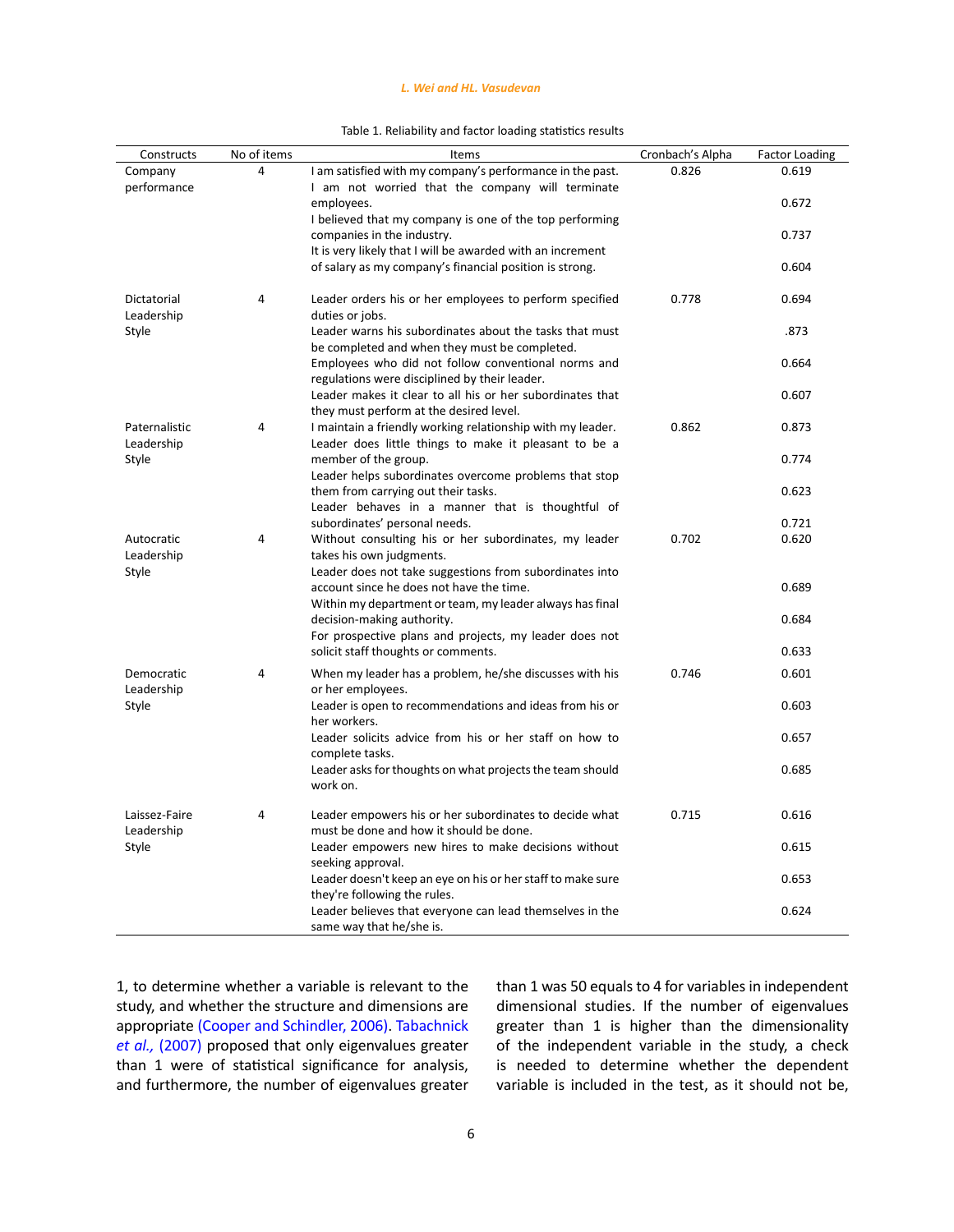| Constructs                           |                                                                                                                                                            |       | <b>Initial Eigenvalues</b> |                              |       | <b>Extraction Sums of Squared Loadings</b> |              |
|--------------------------------------|------------------------------------------------------------------------------------------------------------------------------------------------------------|-------|----------------------------|------------------------------|-------|--------------------------------------------|--------------|
|                                      | Items<br>Total                                                                                                                                             |       |                            | % of Variance   Cumulative % | Total | % of Variance                              | Cumulative % |
| Company<br>performance               | satisfied with<br>company's<br>am<br>my<br>$\mathbf{L}$<br>performance in the past.                                                                        | 1.785 | 44.629                     | 44.629                       | 3.413 | 85.335                                     | 85.337       |
|                                      | I am not worried that the company will<br>terminate employees.<br>I believed that my company is one of the top<br>performing companies in the industry.    | 1.628 | 40.709                     | 85.337                       |       |                                            |              |
|                                      | It is very likely that I will be awarded with<br>an increment of salary as my company's                                                                    | .311  | 7.765                      | 93.102                       |       |                                            |              |
|                                      | financial position is strong.                                                                                                                              | .276  | 6.898                      | 100.000                      |       |                                            |              |
| Dictatorial<br>Leadership<br>Style   | Leader orders his or her employees to<br>perform specified duties or jobs.<br>Leader warns his subordinates about the                                      | 6.900 | 34.498                     | 34.498                       | 6.900 | 34.498                                     | 34.498       |
|                                      | tasks that must be completed and when<br>they must be completed.<br>Employees who did not follow conventional<br>norms and regulations were disciplined by | 3.261 | 16.305                     | 50.803                       | 3.261 | 16.305                                     | 50.803       |
|                                      | their leader.<br>Leader makes it clear to all his or her<br>subordinates that they must perform at the                                                     | 1.837 | 9.185                      | 59.988                       | 1.837 | 9.185                                      | 59.988       |
|                                      | desired level.                                                                                                                                             | 1.197 | 5.983                      | 65.971                       | 1.197 | 5.983                                      | 65.971       |
| Paternalistic<br>Leadership          | I maintain a friendly working relationship<br>with my leader.                                                                                              | 1.176 | 5.878                      | 71.849                       | 1.176 | 5.978                                      | 71.849       |
| Style                                | Leader does little things to make it pleasant<br>to be a member of the group.<br>Leader helps subordinates overcome                                        | .981  | 4.907                      | 76.756                       | 1.107 | 3.778                                      | 74.568       |
|                                      | problems that stop them from carrying out<br>their tasks.                                                                                                  | .743  | 3.713                      | 80.469                       |       |                                            |              |
|                                      | Leader behaves in a manner that is<br>thoughtful of subordinates' personal needs.                                                                          | .626  | 3.130                      | 83.599                       |       |                                            |              |
| Autocratic<br>Leadership<br>Style    | Without consulting his or her subordinates,<br>my leader takes his own judgments.<br>Leader does not take suggestions from                                 | .599  | 2.993                      | 86.592                       |       |                                            |              |
|                                      | subordinates into account since he does not<br>have the time.<br>Within my department or team, my leader                                                   | .543  | 2.717                      | 89.309                       |       |                                            |              |
|                                      | always has final decision-making authority.<br>For prospective plans and projects, my                                                                      | .471  | 2.356                      | 89.309                       |       |                                            |              |
|                                      | leader does not solicit staff thoughts or<br>comments.                                                                                                     | .386  | 1.928                      | 93.593                       |       |                                            |              |
| Democratic<br>Leadership<br>Style    | When my leader has a problem, he/she<br>discusses with his or her employees.<br>Leader is open to recommendations and                                      | .300  | 1.500                      | 95.093                       |       |                                            |              |
|                                      | ideas from his or her workers.<br>Leader solicits advice from his or her staff on                                                                          | .250  | 1.251                      | 96.344                       |       |                                            |              |
|                                      | how to complete tasks.<br>Leader asks for thoughts on what projects                                                                                        | .226  | 1.131                      | 97.475                       |       |                                            |              |
|                                      | the team should work on.                                                                                                                                   | .166  | .831                       | 98.948                       |       |                                            |              |
| Laissez-Faire<br>Leadership<br>Style | Leader empowers his or her subordinates to<br>decide what must be done and how it should<br>be done.                                                       | .128  | .642                       | 98.948                       |       |                                            |              |
|                                      | Leader empowers new hires to make<br>decisions without seeking approval.                                                                                   | .113  | .567                       | 99.515                       |       |                                            |              |
|                                      | Leader doesn't keep an eye on his or her<br>staff to make sure they're following the<br>rules.                                                             | .055  | .274                       | 99.789                       |       |                                            |              |
|                                      | Leader believes that everyone can lead<br>themselves in the same way that he/she is.                                                                       | .042  | .211                       | 100.000                      |       |                                            |              |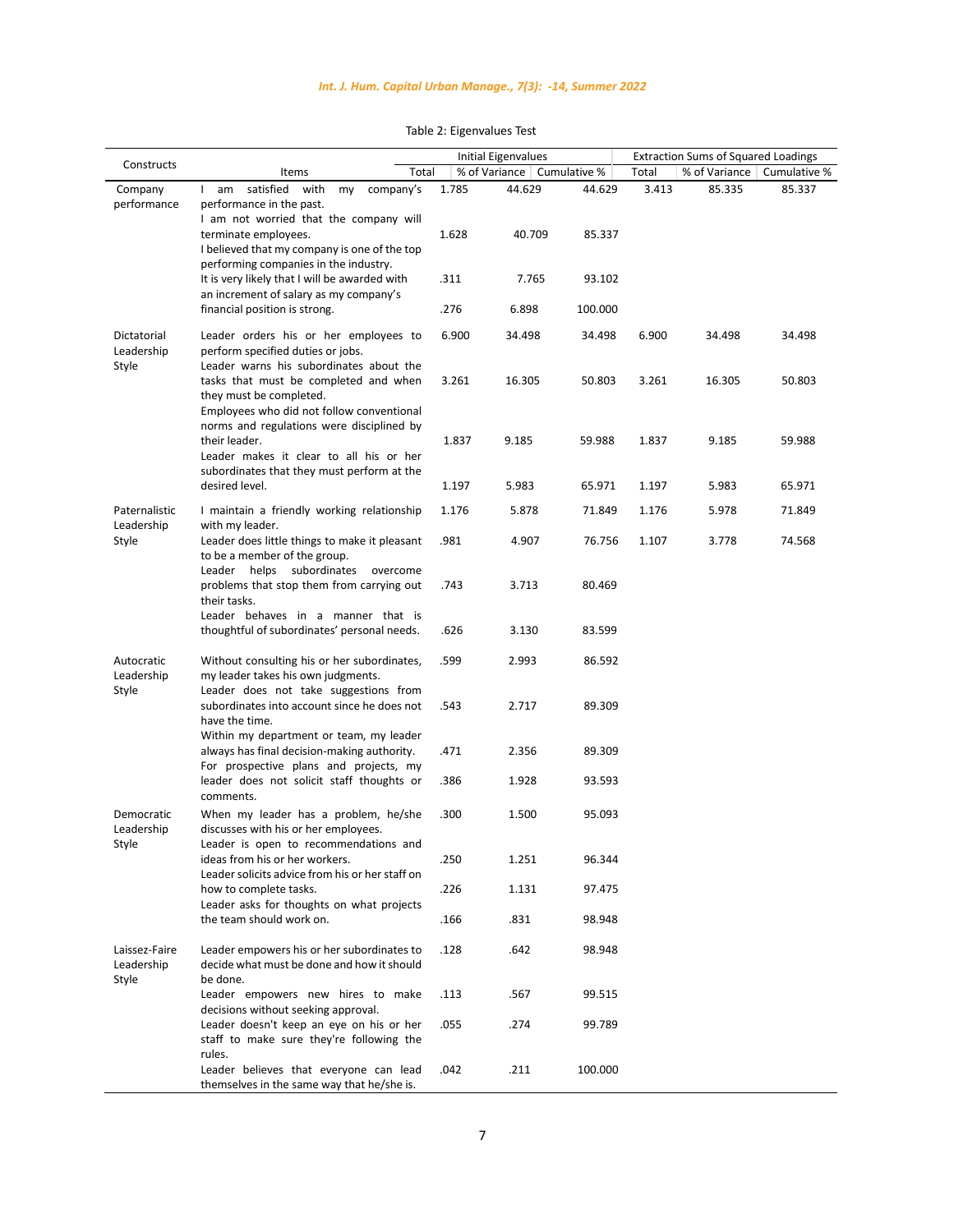and the eigenvalues greater than 1 are lower than the study. The dimensions of the independent variables were supported by the literature, will consider combining or eliminating dimensions (Hair *et al.,* 2018). Tabachnick *et al,* (2007) mentioned that only eigenvalues of 1 or more are of statistical significance for analysis. As shown in Table 2, only one component has an eigenvalue greater than 1, which corresponds to the number of dependent variables in the study. Furthermore, Table 2 shows that there are five components with eigenvalues greater than 1, which also correspond to the dimensionality of the independent variables that this study intends to examine. This indicates that all questionnaire items, dependent variables, and independent variable dimensions in this study are complete and stable and can be further analyzed. Cooper and Schindler (2006) postulate that if the number of components combined in the correlation matrix from which eigenvalues are extracted is equal to the number of study variables, no further examination and modification of the item is required.

### *Multiple Regression – Coefficients*

Bougie and Sekaran (2019), researchers should evalúate the regression outcome after confirming the multiple regression assumption. The assumption of multicollinearity for all of the componentes is validated, as shown in Table 3, all of the dimensions of the independent variable are having Variance Inflation Factor (VIF) value of less than 10, as recommended by Cooper and Schindler (2006). Furthermore, all of the tolerance values for the dimensions of the independent variable are larger than 0.1, the tolerance values for the dimensions of the independent variable suggest a low degree of multicollinearity. This means that the amount of skewness in the data for all of

the variables is within acceptable limits. According to Table 3, all four elements of leadership style were significant when examining each of the dimensions of the independent variable since the p-value for each factor was less than 0.05, which is the rule of thumb suggested by Bougie and Sekaran (2019). In other words, dictatorial leadership ( $p = 0.030$ , significant at the 0.05 level), paternalistic leadership ( $p = 0.011$ , significant at the 0.05 level), autocratic leadership  $(p = 0.018,$  significant at the 0.05 level), democratic leadership (p = 0.000, significant at the 0.05 level) and Laissez-faire leadership ( $p = 0.042$ , significant at the 0.05 level) are all significant predictors of company performance in China's manufacturing industry. Furthermore, democratic leadership has the highest beta coefficient (=0.226), indicating that it is the most important component, since it has the most impact on company performance. In comparison to the other characteristics, autocratic leadership has the lowest beta coefficient  $(= -0.034)$ , and so has the least impact on company performance. Dictatorial (- 0.129), paternalistic (- 0.170) and laissez-faire (- 0.030) leadership styles have a somewhat unfavorable impact on company performance. According to the statistical findings, only democratic leadership has a substantial positive connection (β= 0.226) with company performance in China's manufacturing industry. However, even though other leadership styles have a considerable impact on company performance in China's manufacturing industry, the link is negative (β= - 0.129; β= - 0.170; β= - 0.034; β= - 0.030). This suggests that in China manufacturing industry, company performance decreases when autocratic, dictatorial, paternalistic, and laissez-faire leadership styles are prevalent. The statistical findings demonstrating the negative impact are useful in better understanding how to use leadership style more effectively.

| Model |                                            | Unstandardized Coefficients |            | Standardized<br>Coefficients |          | Sig. | <b>Collinearity Statistics</b> |       |
|-------|--------------------------------------------|-----------------------------|------------|------------------------------|----------|------|--------------------------------|-------|
|       |                                            | B                           | Std. Error | Beta                         |          |      | Tolerance                      | VIF   |
|       | (Constant)                                 | 4.743                       | .304       |                              | 15.594   | .000 |                                |       |
|       | Dictatorial                                | $-.171$                     | .079       | $-.129$                      | $-2.178$ | .030 | .776                           | 1.288 |
|       | Paternalistic                              | $-.154$                     | .061       | $-.170$                      | $-2.547$ | .011 | .607                           | 1.647 |
|       | Autocratic                                 | $-.037$                     | .071       | $-.034$                      | $-527$   | .018 | .642                           | 1.558 |
|       | Democratic                                 | .187                        | .052       | .226                         | 3.573    | .000 | .677                           | 1.476 |
|       | Laissez                                    | $-.026$                     | .057       | $-.030$                      | $-.465$  | .042 | .648                           | 1.544 |
|       | a. Dependent Variable: Company Performance |                             |            |                              |          |      |                                |       |

Table 3: Multiple Regression– Coefficient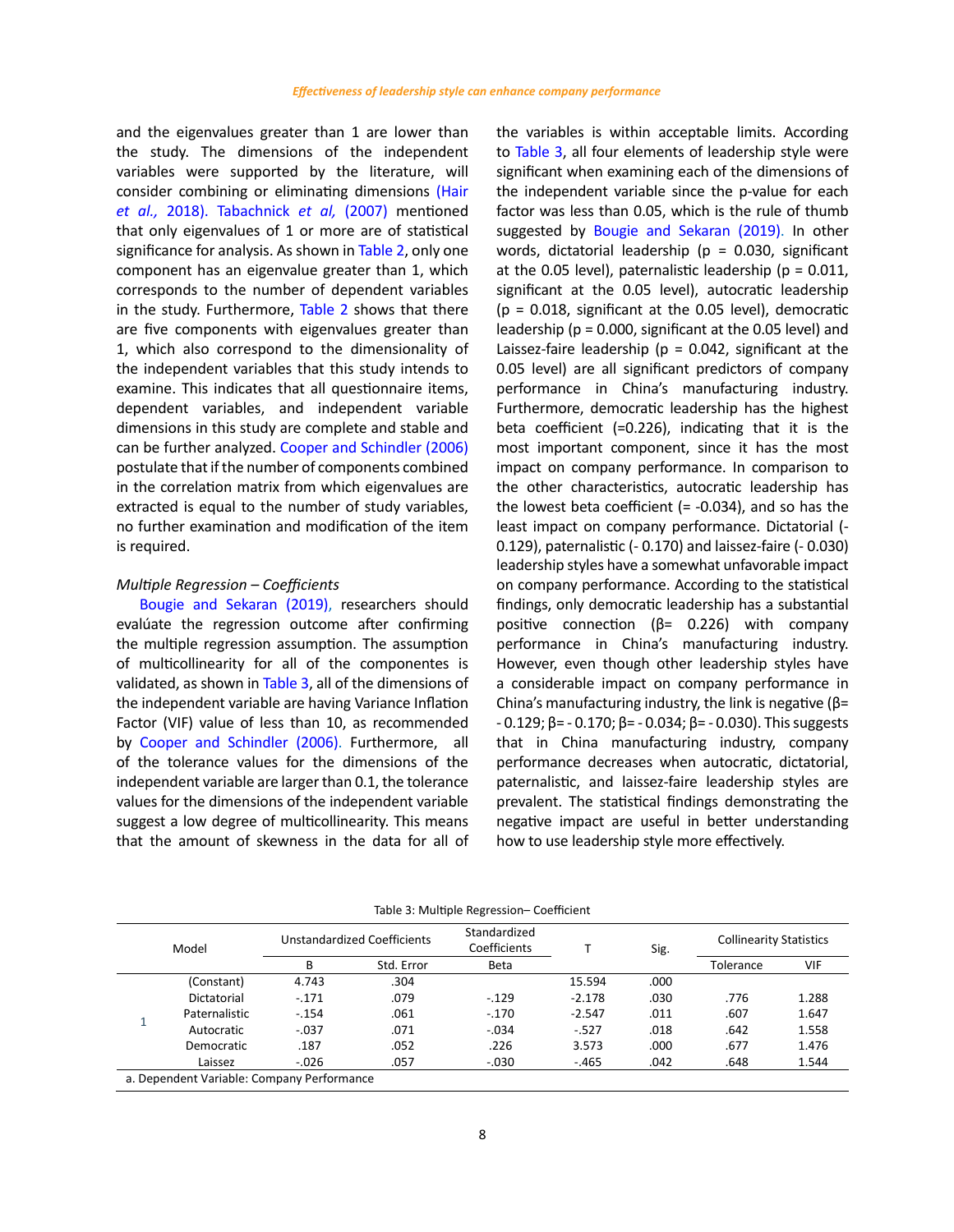## *Discussion of Research Finding*

The analytical assumptions are consistent with the specific analytical queries of this study to find the link between leadership and company performance. Table 4 summarizes the assumptions of this study.

# *H1: Tannenbaum and Schmidt Leadership Styles has a significant relationship with company performance in China manufacturing industry*

Regression results of ANOVA show that there is an insignificant relationship between *Tannenbaum and Schmidt* leadership style and company performance of Chinese manufacturing industry, so H1 is rejected. Leadership factors have a significant impact on company performance regardless of the type of leadership theory (Smajlovic *et al.,* 2019). According to the current research results, when the leadership style factor is based on the path goal leadership model, it can significantly explain the 51.5% difference in the performance of Chinese manufacturing industry. Regression analysis shows that compared with other leadership theories; path-goal leadership model can better explain the impact of leadership style on company performance. While many researchers have found that company performance is affected by other factors, most of these factors are also related to the leadership style adopted in the organization, such as job satisfaction, company culture, and company welfare (Khan *et al.,* 2019). Therefore, the leadership style adopted may be a dominant factor in a company's performance, according to the findings of the recommendations.

*H1a: Dictatorial Leadership Style as a dimension of Tannenbaum and Schmidt Leadership Styles has a significant relationship with company performance in China manufacturing industry.*

Regardless of the type of leadership theory, leadership factors have an impact on company performance, although significant relationship may be negative (Smajlović *et al.,* 2019). Regression analysis shows that compared with other leadership theories; most paths of path-goal leadership model bring negative effects on company performance. When the style of path-goal leadership rises, company performance will decline. While many researchers have found that company performance is influenced by other factors, most of these factors are also related to the leadership style adopted in the organization, such as job satisfaction, company culture, and company welfare (Khan *et al.,* 2019). Therefore, according to the suggested results, only by using leadership style reasonably can the company's performance be positively improved. According to research, dictatorial leadership has a negative impact on workplace outcomes such as team interaction, employee commitment towards the organization, task performance, helping, vocalization behavior, and organizational performance (Pellegrini and Scandura, 2008; Chan *et al.,* 2013; *Schuh et al.,* 2013; Chen *et al.,* 2014; Duan *et al.,* 2018; Harms *et al.,* 2018; Shen *et al.,* 2019). Researchers have discovered that authoritarian or dictatorial leadership has a detrimental impact on employee outputs in the workplace, based on intrinsic motivation theory (Zhang *et al.,* 2014).

Table 4. Summary of Research Findings

| No. | <b>Hypothesis</b>                                                                                                                                                                          | Results  |
|-----|--------------------------------------------------------------------------------------------------------------------------------------------------------------------------------------------|----------|
| 1.  | H1a: Dictatorial Leadership Style as a dimension of Tannenbaum and Schmidt Leadership Styles has a<br>significant relationship with company performance in China manufacturing industry.   | Rejected |
| 2.  | H1b: Paternalistic Leadership Style as a dimension of Tannenbaum and Schmidt Leadership Styles has<br>a significant relationship with company performance in China manufacturing industry. | Rejected |
| 3.  | H1c: Autocratic Leadership Style as a dimension of Tannenbaum and Schmidt Leadership Styles has a<br>significant relationship with company performance in China manufacturing industry.    | Rejected |
| 4.  | H1d: Democratic Leadership Style as a dimension of Tannenbaum and Schmidt Leadership Styles has<br>a significant relationship with company performance in China manufacturing industry.    | Accepted |
| 5.  | H1e: Laissez-Faire Leadership Style as a dimension of Tannenbaum and Schmidt Leadership Styles has<br>a significant relationship with company performance in China manufacturing industry. | Rejected |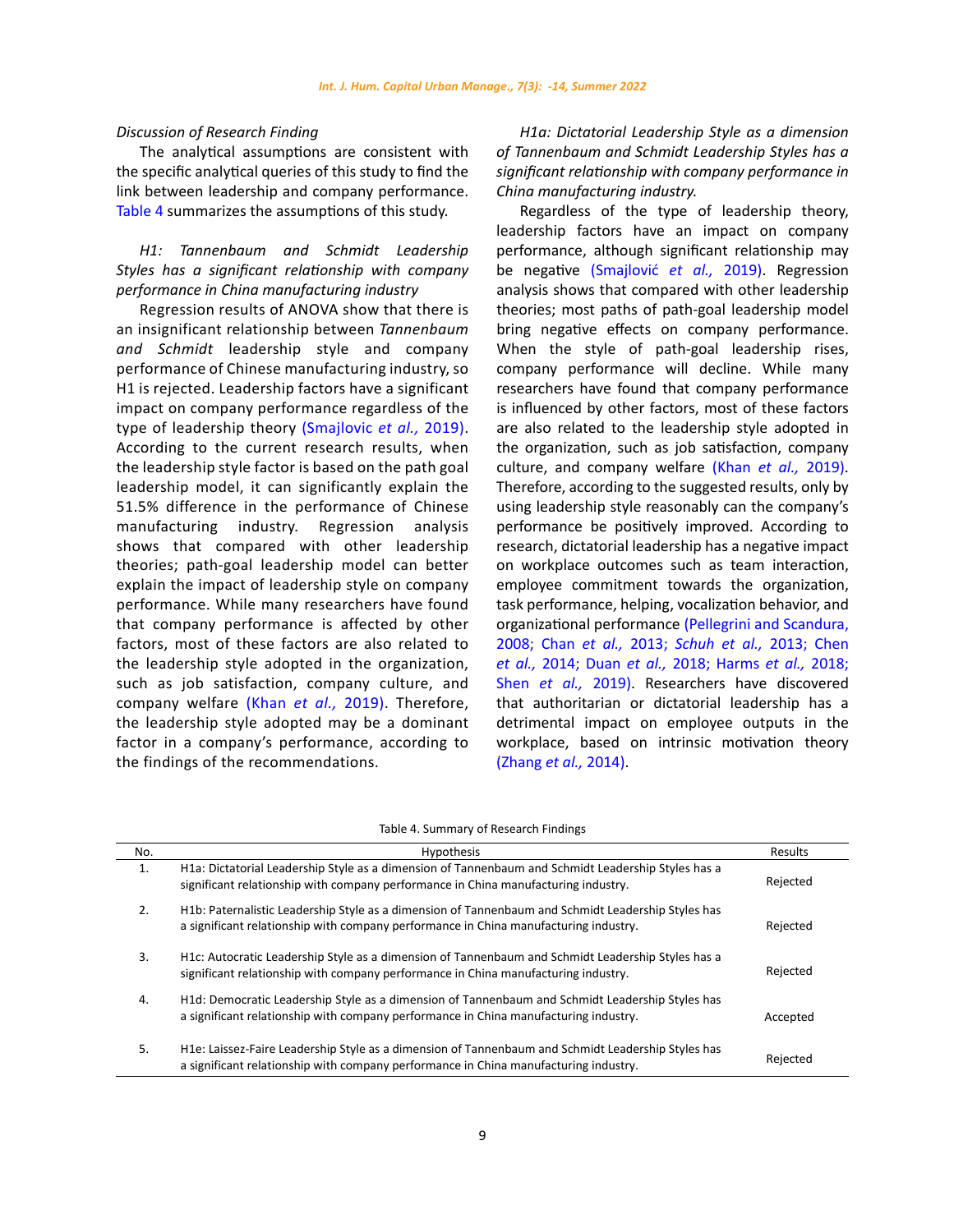*H1b: Paternalistic Leadership Style as a dimension of Tannenbaum and Schmidt Leadership Styles has a significant relationship with company performance in China manufacturing industry.*

The results show that in Chinese manufacturing companies, paternalistic leadership as a dimension of path goal leadership style has a significant relationship with company performance is rejected. From the beta coefficient table, the relationship between them is negative, indicating that the higher the paternalistic Leadership is, the company performance will decline. Nidadhavolu (2018) think paternalistic leadership is considered the worst leadership style because it treats employees like children who are not mature and infringes on their rights. Dedahanov *et al.,*  (2016) and Jogulu (2010) observed that paternalistic leadership is most effective when leadership is missing, particularly in small groups characterized by poor organization and time management, as difficulties in establishing and implementing effective strategies. In this case, depending on the factors utilized by researchers, different leadership styles may have a positive or negative association with organizational performance (Wang *et al.,* 2010). So that, in this study, paternalistic leadership style has an insignificant relationship with company performance because paternalistic leadership style is not suitable to be implemented in the organizational even it will not give any successful intention to the leaders and employees.

*H1c: Autocratic Leadership Style as a dimension of Tannenbaum and Schmidt Leadership Styles has a significant relationship with company performance in China manufacturing industry.*

The results show that autocratic Leadership as a dimension of path goal Leadership style is significantly associated with company performance in Chinese manufacturing companies is rejected. According to the beta coefficient table, the relationship between the two is negative so is rejected, indicating that the higher autocratic Leadership, the company performance will decline. Peker *et al.,* (2018) believed that autocratic leadership style limits Innovative problem-solving solutions, and leaders should avoid using it because it has a bad for company performance Style focuses on performance rather than company welfare, leading to negative perceptions of employees that adversely affect company performance. Previous

data also suggest that autocratic leadership has a negative impact on company staff performance. It shows that enacting an authoritarian policy would not affect worker productivity (Jony *et al.,* 2019). Perhaps employees do not have the benefit of sharing expertise and experience to tackle the problem, low motivation can lead to poor performance. When an autocratic leader makes decisions, he or she is unconcerned about what happens to people, and the connection between employees and leaders might deteriorate (Jaafar *et al.,* 2021). It causes the lower company performance to happen due to incorporate relationship between leader and employees.

*H1d: Democratic Leadership Style as a dimension of Tannenbaum and Schmidt Leadership Styles has a significant relationship with company performance in China manufacturing industry.*

According to the statistical findings, only democratic leadership has a substantial positive connection (β= 0.226) with company performance in China's manufacturing industry. The results show that democratic Leadership, as a dimension of path goal Leadership style, has a significant relationship with company performance in Chinese manufacturing companies. Therefore, H1d is accepted. According to the beta coefficient table, the relationship between the two is positive, indicating that the higher the Democratic Leadership is, the higher the company performance will be. Democratic leadership allows employees to have a say in how decisions are made, which free-living and productivity all improve their productivity (Chukwusa, 2018). Meanwhile, Shanmugam *et al.,* (2020) believed that democratic leadership fosters solidarity among employees of all races and fostering an environment in which employees can openly express their opinions and emotions. Democratic leadership style has the benefit of allowing complex issues to be resolved quickly with employee involvement, who varying employee selfconfidence, responsibilities, productivity, and quality of work are all supported by the Hypothesis of H1d.

# *H1e: Laissez-Faire Leadership Style as a dimension of Tannenbaum and Schmidt Leadership Styles has a significant relationship with company performance in China manufacturing industry.*

The results show that laissez-Faire Leadership, as a dimension of path goal Leadership style, has a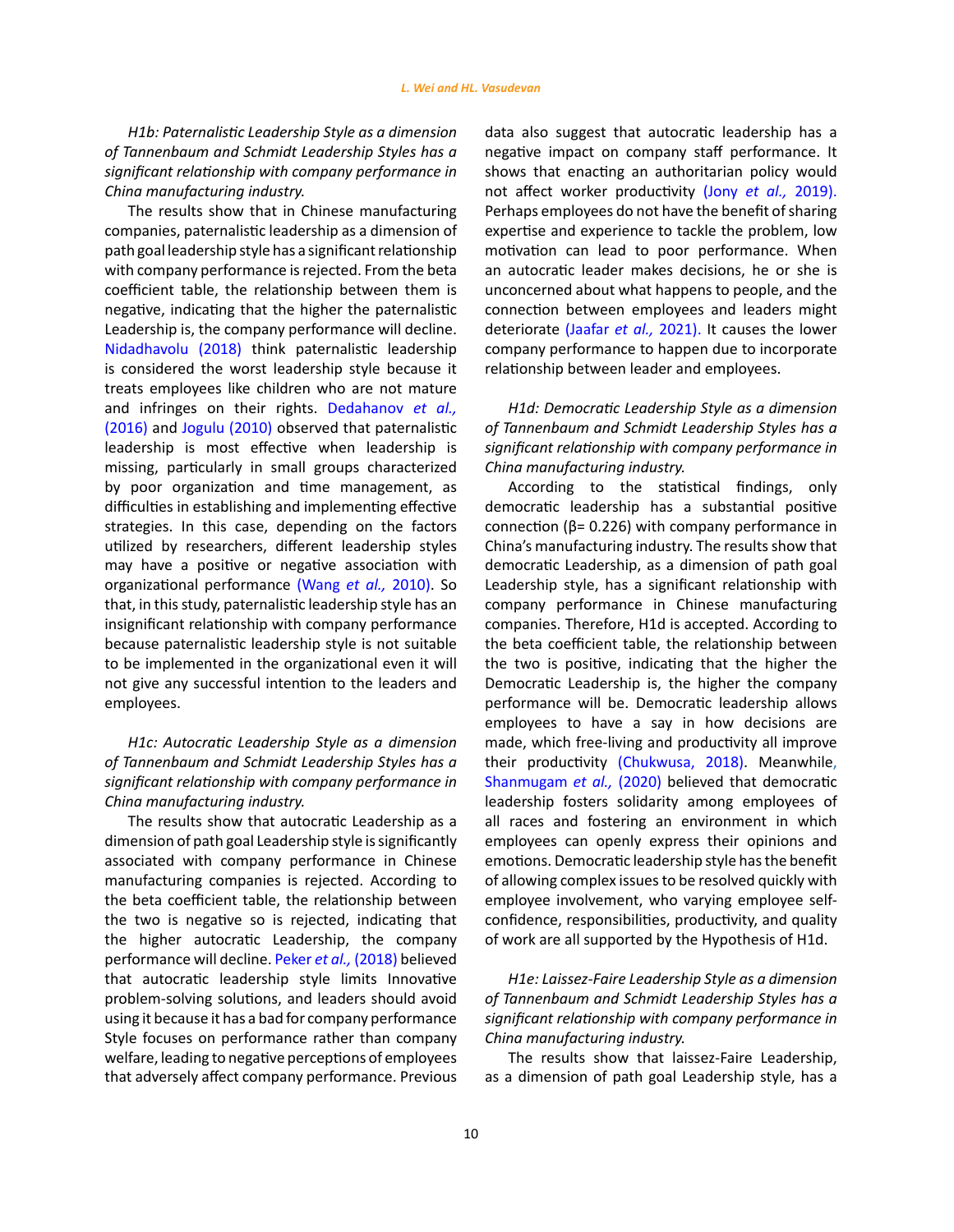significant relationship with company performance in Chinese manufacturing companies be rejected. According to the beta coefficient table, the relationship between the two is negative so is rejected, indicating that the higher the Laissez-Faire Leadership is, the company performance will decline. Mahrani and Noorlailie (2018) believed that People view Laissez-Faire leadership to be contradicted because giving employees too much freedom leads to confusion, indecision, low motivation, and underused potential, all of which hinder company performance. At the same time. Hurd (2020) also supported the view that Employees' passion for their employment and faith in their leaders are harmed by Laissez-Faire leadership because employees regard their leaders as ineffectual, resulting in under performance and failure to meet company goals. Moreover, the findings from restaurants of Mymensingh, Bangladesh showed that company performance is proven to be negatively impacted by the laissez-faire leadership style (Jony *et al.,* 2019) because the success of restaurants is not influenced by laissez-faire leadership. This technique works best when employees have a clear grasp of their roles and excellent analytical skills and when supervisors have a high level of employee trust and do not blame each other for mistakes.

#### *Limitation and contribution*

The interviewees' backgrounds are in the age bracket, with most of the interviewees being between the ages of 21 and 30. This will have an impact on the universality of research on manufacturing business performance. Future research should close this gap by ensuring that respondents come from a diverse range of backgrounds. Future studies could concentrate on context by examining a certain age group independently to better understand the relevant ages. Therefore, the limitation as a cross-sectional in this study can be gained if the study is employed as a longitudinal study for a deeper understanding of company performance in the manufacturing industry. In this case, this study provides a very favorable insight into the relationship between path-goal leadership style and company performance. In addition, this research not only has certain contribution to the industry, but also has certain contribution to the academic circle. It is useful in understanding the company performance of Chinese manufacturing businesses. The independent variable and pathgoal leadership style, suggests that this model has reference value for future researchers' leadership style research. Furthermore, the findings of this study can be used as a foundation for future research. The theoretical framework's importance provides an avenue for scholars to investigate this link. Finally, the success of this study can help scholars duplicate it in new situations or perform similar studies using different approaches. Company performance as the most important point of the organization, the key goal is the focus of company research. In the existing environment, in addition to survival, the company also needs to meet sustainable development and improve the company's performance level and company performance. As an important part of the company, leadership style plays a very important role in company performance and determines the work efficiency of employees. This study establishes some reasonable methods for Chinese manufacturing leadership style, leadership style will improve company performance. Leaders must implement accurate leadership style in management, which is suitable for the development of the company and can be accepted by employees. Only in this way can the company's performance be improved, and different leadership styles can be used in fundamentally different situations to effectively promote company performance. The analysis recognizes the importance of leadership style to company performance and helps improve company performance in China's manufacturing industry. Provide substantial help to the development of the company.

## **CONCLUSION**

The financial and non-financial parts of an organization combine to generate company performance. These factors should be used to determine how successfully a company is executing its business strategy and areas for improvement. As an important part of the company, leadership style plays a very important role in company performance and determines the work efficiency of employees. This study establishes some reasonable methods for Chinese manufacturing leadership style, leadership style will improve company performance. Leaders must implement accurate leadership style in management, which is suitable for the development of the company and can be accepted by employees. Only in this way can the company's performance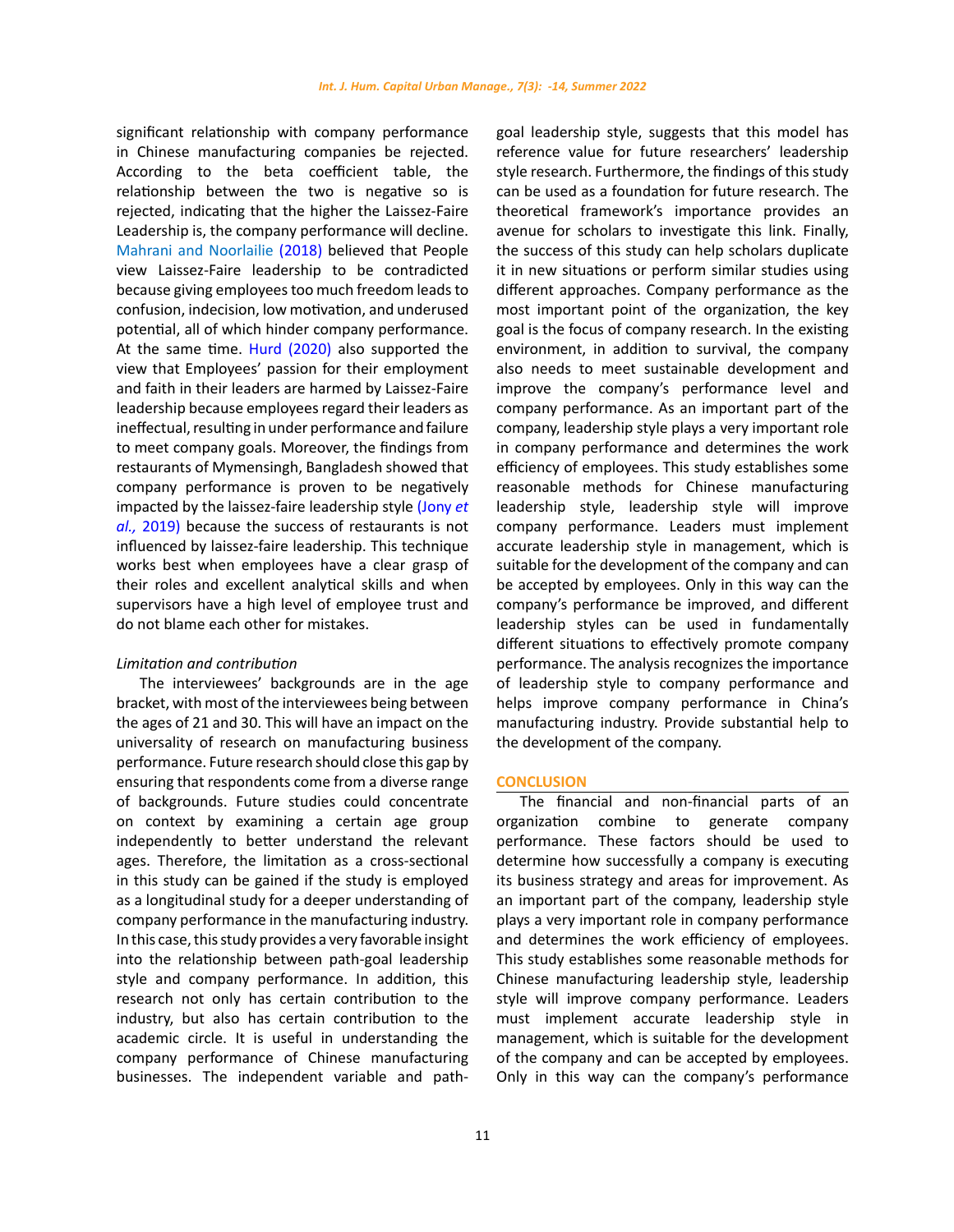be improved, and different leadership styles can be used in fundamentally different situations to effectively promote company performance. The analysis recognizes the importance of leadership style to company performance and helps improve company performance in China's manufacturing industry. Provide substantial help to the development of the company. A democratic leadership style improves company performance because it ensures that employees understand exactly what is expected of them and that they are more likely to achieve the desired goals. The knowledge gap revealed innovation by separating dictatorial and paternalistic leadership styles as new knowledge in the current study to meet the study's goal. It provides comprehensive knowledge to all industrial leaders, including dictatorial and paternalistic leadership. It has a positive effect on democratic leadership. However, dictatorial leadership and employee performance have an insignificant result due to the managerial approach that involves a dominant authority figure who acts as a patriarch or matriarch and treats employees. Instead of three factors (autocratic, democratic, and laissez-faire) that were evaluated with company performance, this study demonstrated novelty by distinguishing dictatorial and paternalistic leadership styles as new knowledge in the current study. As a result, it not only provides a comprehensive knowledge system of personnel management for academia, but also serves as inspiration for the manufacturing business by relating leadership theory to various variables ranging from dictatorial to paternalistic leadership styles.

# **AUTHOR CONTRIBUTIONS**

L. Wei performed the literature review, experimental design, analyzed and interpreted the data, HL. Vasudevan, prepared the manuscript text, and manuscript edition.

## **ACKNOWLEDGEMENT**

The authors would like to take this opportunity to show their gratitude to everyone that enabled them to complete this type of research study that shares the authors' thoughts and recommendations when conducting their research. The authors are grateful to the IJHCUM committee members for their efforts and time spent during the evaluation process.

#### **CONFLICT OF INTEREST**

The authors declare no potential conflict of interest regarding the publication of this work. In addition, the ethical issues including plagiarism, informed consent, misconduct, data fabrication and, or falsification, double publication and, or submission, and redundancy have been completely witnessed by the authors.

#### **OPEN ACCESS**

This article is licensed under a Creative Commons Attribution 4.0 International License, which permits use, sharing, adaptation, distribution and reproduction in any medium or format, as long as you give appropriate credit to the original author(s) and the source, provide a link to the Creative Commons license, and indicate if changes were made. The images or other third-party material in this article are included in the article's Creative Commons license, unless indicated otherwise in a credit line to the material. If material is not included in the article's Creative Commons license and your intended use is not permitted by statutory regulation or exceeds the permitted use, you will need to obtain permission directly from the copyright holder. To view a copy of this license, visit: [http://creativecommons.](http://creativecommons.org/licenses/by/4.0/ ) [org/licenses/by/4.0/](http://creativecommons.org/licenses/by/4.0/ )

#### **PUBLISHER'S NOTE**

Tehran Urban Planning and Research Center remains neutral with regard to jurisdictional claims in published maps and institutional affiliations.

#### **ABBREVIATIONS (NOMENCLATURE)**

| т         | t-value                                  |
|-----------|------------------------------------------|
| Siq       | Significant                              |
| KPI       | Key Performance Indicators               |
| GDP       | Gross Domestic Product                   |
| Ho        | Null hypothesis                          |
| n         | Sample size                              |
| p-value   | Probability value                        |
| R         | Pearson correlation coefficient          |
| r-value   | Pearson correlation coefficient          |
| $R^2$     | Coefficient of determination             |
| $R^2$ adj | Adjusted coefficient of<br>determination |
| VIF       | Variance Inflation Factor                |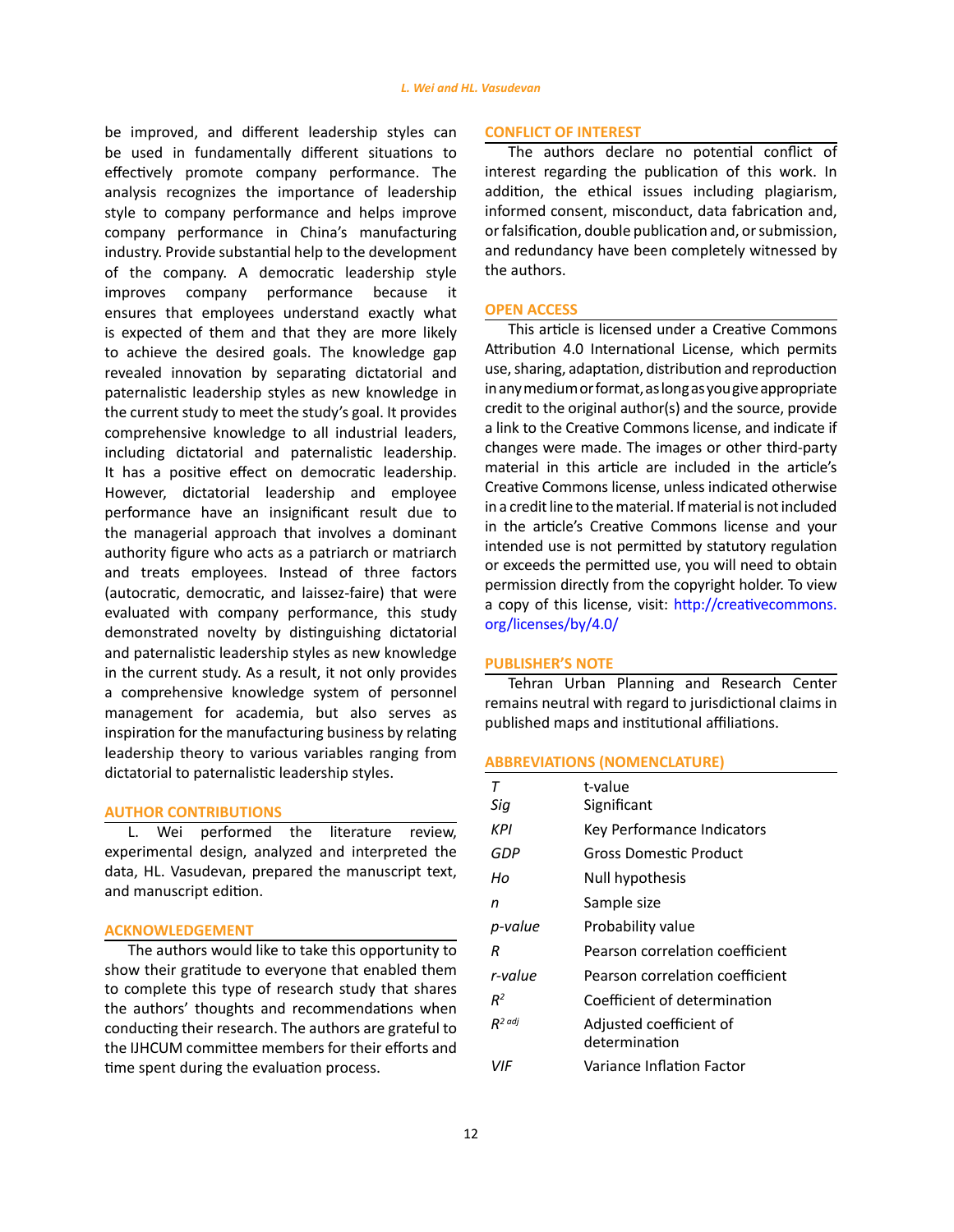#### **REFERENCES**

- [Akparep, J.Y.; Jengre, E.; Mogre, A.A., \(2019\). The influence of](http://www.scirp.org/journal/ojl)  [leadership style on organizational performance at TumaKavi](http://www.scirp.org/journal/ojl)  [Development Association, Tamale, Northern Region of Ghana.](http://www.scirp.org/journal/ojl)  [Open. J. Leadersh., 8: 1-22 \(22 pages\).](http://www.scirp.org/journal/ojl)
- [Bavoso, V. \(2018\). Journal: Corporate Board role duties and](https://ouci.dntb.gov.ua/en/works/7XABnyr4/)  [composition, 2: 4-5](https://ouci.dntb.gov.ua/en/works/7XABnyr4/) **(2 pages)**.
- Breevaart, K.; Hannes Zacher, (2019). Main and interactive effects of weekly transformational and laissez‐faire leadership on followers' trust in the leader and leader effectiveness. J. Occup. Org. Psych., 92(2): 84-409. **(26 pages).**
- Bougie, R.; Sekaran, U., (2019). [Research methods for business: A](https://books.google.com.my/books?id=ikI6EAAAQBAJ&dq=Bougie,+R.%3B+Sekaran,+U.,+(2019).&source=gbs_navlinks_s (433 pages))  [skill building approach. John Wiley & Sons.](https://books.google.com.my/books?id=ikI6EAAAQBAJ&dq=Bougie,+R.%3B+Sekaran,+U.,+(2019).&source=gbs_navlinks_s (433 pages))
- [Chan S.C.; Huang X.; Snape E.; Lam C.K., \(2013\).](https://onlinelibrary.wiley.com/doi/abs/10.1002/job.1797) The janus face [of paternalistic leaders: Authoritarianism, benevolence,](https://onlinelibrary.wiley.com/doi/abs/10.1002/job.1797)  [subordinates' organization-based self-esteem, and](https://onlinelibrary.wiley.com/doi/abs/10.1002/job.1797)  performance. [J. Organ. Behav.,](https://onlinelibrary.wiley.com/doi/abs/10.1002/job.1797) 4: 108-128 **(21 pages)**.
- [Chakraborty, S.; Vidyapati, K.; Ramakrishnan, K., \(2018\). Selection](http://m.growingscience.com/beta/dsl/2817-selection-of-the-all-time-best-world-xi-test-cricket-team-using-the-topsis-method.html)  [of the all-time best World XI Test cricket team using the TOPSIS](http://m.growingscience.com/beta/dsl/2817-selection-of-the-all-time-best-world-xi-test-cricket-team-using-the-topsis-method.html)  [method. Decis, Sci. Letters.,](http://m.growingscience.com/beta/dsl/2817-selection-of-the-all-time-best-world-xi-test-cricket-team-using-the-topsis-method.html) 8(1): 95-108 **(14 pages).**
- Chen, L.; William, A.A., (2020). Does a paternalistic leader facilitate voice and creative performance? Evidence from Ghana. J. Psych. Africa.*,* 30(6): 507-519 **(13 pages).**
- Chen X.P.; Eberly M.B.; Chiang T.J.; Farh J.L.; Cheng B.S., (2014). Affective trust in Chinese leaders linking paternalistic leadership to employee performance. J. Manage., 40: 796-819 **(24 pages)**.
- [China Statistics Bureau \(2021\).](https://www.tandfonline.com/doi/abs/10.1080/15387216.2014.908312)
- [Chukwusa, J., \(2018\). Autocratic leadership style: Obstacle to](http://digitalcommons.unl.edu/libphilprac)  [success in academic libraries.](http://digitalcommons.unl.edu/libphilprac) Lib. Philos. Pract.,1-11 **(12 pages).**
- [Cooper, D.R.; Schindler, P.S.; Sun, J., \(2006\). Business research](http://sutlib2.sut.ac.th/sut_contents/H139963.pdf)  [methods. 9: 1-744. New York: Mcgraw-hill.](http://sutlib2.sut.ac.th/sut_contents/H139963.pdf) **(745 pages).**
- [Davis, C.; Silvestri, M. \(2020\).](https://books.google.com.my/books?id=r1jUDwAAQBAJ&dq=Davis,+C.%3B+Marisa+Silvestri.,+(2020).+&lr=&source=gbs_navlinks_s-) Critical perspectives on police [leadership. Policy Press,](https://books.google.com.my/books?id=r1jUDwAAQBAJ&dq=Davis,+C.%3B+Marisa+Silvestri.,+(2020).+&lr=&source=gbs_navlinks_s-) **(144 pages)**.
- [Dedahanov, A.T.; Lee, D.H.; Rhee, J.; Yoon, J., \(2016\). Entrepreneur's](https://www.emerald.com/insight/content/doi/10.1108/MD-11-2015-0537/full/html)  [paternalistic leadership style and creativity: The mediating](https://www.emerald.com/insight/content/doi/10.1108/MD-11-2015-0537/full/html)  [role of employee voice. Manage. Desic., 54\(9\): 2310-2324](https://www.emerald.com/insight/content/doi/10.1108/MD-11-2015-0537/full/html) **(15 [pages\).](https://www.emerald.com/insight/content/doi/10.1108/MD-11-2015-0537/full/html)**
- [Diamantidis, Anastasios D.; Prodromos C., \(2019\). Factors affecting](https://www.emerald.com/insight/content/doi/10.1108/IJPPM-01-2018-0012/full/html)  [employee performance: An empirical approach.](https://www.emerald.com/insight/content/doi/10.1108/IJPPM-01-2018-0012/full/html) Int. J. Prod. [Perform. Manage., 68\(1\): 171-193](https://www.emerald.com/insight/content/doi/10.1108/IJPPM-01-2018-0012/full/html) **(23 pages).**
- Duan J. Y.; Bao C. Z.; Huang C. Y.; Brinsfield C. T., (2018). Authoritarian [leadership and employee silence in China.](https://www.cambridge.org/core/journals/journal-of-management-and-organization/article/abs/authoritarian-leadership-and-employee-silence-in-china/7BA708133A7360F1BA41CDE596F2E16C) J. Manage. Org., 24: 62–80 **[\(19 pages\).](https://www.cambridge.org/core/journals/journal-of-management-and-organization/article/abs/authoritarian-leadership-and-employee-silence-in-china/7BA708133A7360F1BA41CDE596F2E16C)**
- [Erjavec, Z.; Jun-ichi I., \(2018\). Magnetic curves in Sol3.](https://www.tandfonline.com/loi/tnmp20) J. Nonlinear Math. Phis., [25\(2\): 198-210 \(13 pages\).](https://www.tandfonline.com/loi/tnmp20)
- [Fiedler, F.E., \(1967\). A theory of leadership effectiveness. MCGRAW-](https://eric.ed.gov/?id=ED015354)[HILL series in Management.](https://eric.ed.gov/?id=ED015354)
- [Finkelstein, S.; Donald, G.; Hambrick, D.C.; Albert, A.; Cannell, Jr.,](https://books.google.com.my/books?id=8w1s60UhaU4C&printsec=frontcover#v=onepage&q&f=false)  [\(2008\), Strategic leadership: Theory and research on Executives,](https://books.google.com.my/books?id=8w1s60UhaU4C&printsec=frontcover#v=onepage&q&f=false)  [Top Management Teams, and Boards, Oxford University Press,](https://books.google.com.my/books?id=8w1s60UhaU4C&printsec=frontcover#v=onepage&q&f=false)  [New York, NY](https://books.google.com.my/books?id=8w1s60UhaU4C&printsec=frontcover#v=onepage&q&f=false) **(464 pages).**
- Gill, J.; Johnson, P.; Clark, M., (2010). Research Methods for Managers, SAGE Publications **(289 page)**.
- [Ginesti, G.; Caldarelli, A.; Zampella, A., \(2018\). Exploring the](https://www.emerald.com/insight/content/doi/10.1108/JIC-01-2018-0012/full/html)  [impact of intellectual capital on company reputation and](https://www.emerald.com/insight/content/doi/10.1108/JIC-01-2018-0012/full/html)  performance. [J. Intellect. Capital](https://www.emerald.com/insight/content/doi/10.1108/JIC-01-2018-0012/full/html)*.*, 19(5): 915-934 **(20 pages).**
- [Hao, P.; Wei H.; Li-Rong, L., \(2018\). Why and when empowering](https://journals.sagepub.com/doi/abs/10.1177/1548051817707517)  [leadership has different effects on employee work performance:](https://journals.sagepub.com/doi/abs/10.1177/1548051817707517)

[The pivotal roles of passion for work and role breadth self](https://journals.sagepub.com/doi/abs/10.1177/1548051817707517)efficacy. [J. Leadersh. Org. Stud.](https://journals.sagepub.com/doi/abs/10.1177/1548051817707517)*,* 25(1): 85-100 **(16 pages).**

- [Haran, M.E., Lo, D.; McCord, M.; Davis, P. Lim, L.C., \(2020\). Impact of](https://www.emerald.com/insight/content/doi/10.1108/JPIF-03-2020-0030/full/html) [firm-level attributes on listed real estate company performance.](https://www.emerald.com/insight/content/doi/10.1108/JPIF-03-2020-0030/full/html) [J. Prop. Inv. Finance,](https://www.emerald.com/insight/content/doi/10.1108/JPIF-03-2020-0030/full/html) 78(16): 35-57 **(23 pages).**
- [Harms, P.D.; Wood D.; Landay K.; Lester P.B.; Lester G.V.,](https://www.sciencedirect.com/science/article/pii/S1048984317300814) (2018). [Autocratic leaders and authoritarian followers revisited:](https://www.sciencedirect.com/science/article/pii/S1048984317300814) [a review and agenda for the future.](https://www.sciencedirect.com/science/article/pii/S1048984317300814) Leadersh. Quart., 29:105– 122 **[\(18 pages\).](https://www.sciencedirect.com/science/article/pii/S1048984317300814)**
- [Hair, J. F.; Harrison, D.; Risher, J.J., \(2018\). Marketing research in](https://journals.sagepub.com/doi/abs/10.1509/jim.17.0151) [the 21st century: Opportunities and challenges.](https://journals.sagepub.com/doi/abs/10.1509/jim.17.0151) Brazilian J. [Marketing-BJMkt, Revista Brasileira de Marketing–ReMark,](https://journals.sagepub.com/doi/abs/10.1509/jim.17.0151) [Special Issu](https://journals.sagepub.com/doi/abs/10.1509/jim.17.0151)*e,* 17.
- [Hamdan, A., \(2018\), Intellectual capital and firm performance:](https://www.emerald.com/insight/content/doi/10.1108/IMEFM-02-2017-0053/full/html) [Differentiating between accounting-based and market-based](https://www.emerald.com/insight/content/doi/10.1108/IMEFM-02-2017-0053/full/html) [performance. Int. J. Islamic and Middle Eastern Fin. Manage.,](https://www.emerald.com/insight/content/doi/10.1108/IMEFM-02-2017-0053/full/html) 11(1*)*: 139-151 **[\(13 pages\).](https://www.emerald.com/insight/content/doi/10.1108/IMEFM-02-2017-0053/full/html)**
- [Hurd, J.A., \(2020\). Leadership Styles of Head NASCAR Executives:](https://dc.etsu.edu/etd/3705) [A Historical Perspective \(Doctoral dissertation, East Tennessee](https://dc.etsu.edu/etd/3705) [State University\).](https://dc.etsu.edu/etd/3705)
- Ivanova, E.V.; Vinogradova, I.A.; Zadadaev, S.A., (2019). The study of school educational environment in the context of ensuring equal access to quality education. Educ. Sci. J., 21(7): 69-89 **(21 pages).**
- [Jaafar, S.B.; Zambi, N.M.; Fathil, N.F., \(2021\). Leadership style: Is it](https://www.ajmbsjournal.com/uploads/1/2/7/5/127551902/30012021-ajmbs-01-07.pdf) [autocratic, democratic or laissez-faire?. ASEAN J. Manage. Bus.](https://www.ajmbsjournal.com/uploads/1/2/7/5/127551902/30012021-ajmbs-01-07.pdf) [Stud., 3\(1\): 1-7](https://www.ajmbsjournal.com/uploads/1/2/7/5/127551902/30012021-ajmbs-01-07.pdf) **(7 pages).**
- [Jony, M.T.I.; Alam, M.J.; Amin, M.R.; Jahangir, M., \(2019\). The](https://universepg.com/public/storage/journal-pdf/Jony MT_2019.pdf) [impact of autocratic, democratic and laissez-faire leadership](https://universepg.com/public/storage/journal-pdf/Jony MT_2019.pdf) [styles on the success of the organization: A study on the](https://universepg.com/public/storage/journal-pdf/Jony MT_2019.pdf) [different popular restaurants of Mymensingh, Bangladesh.](https://universepg.com/public/storage/journal-pdf/Jony MT_2019.pdf) Can. [J. Bus. Inf. Stud](https://universepg.com/public/storage/journal-pdf/Jony MT_2019.pdf)*.,* 1(6): 28-38 **(11 pages).**
- [Jogulu, U.D., \(2010\). Culturally-linked leadership styles. Leadersh.](https://www.emerald.com/insight/content/doi/10.1108/01437731011094766/full/html) [Org. Dev. J., 31\(8\): 705-719](https://www.emerald.com/insight/content/doi/10.1108/01437731011094766/full/html) **(15 pages).**
- [Khan, Z.; Rao-Nicholson, R.; Akhtar, P.; Tarba, S.Y.; Ahammad, M.F.;](https://universepg.com/public/storage/journal-pdf/Jony MT_2019.pdf) [Vorley, T., \(2019\). The role of HR practices in developing employee](https://universepg.com/public/storage/journal-pdf/Jony MT_2019.pdf) [resilience: A case study from the Pakistani telecommunications](https://universepg.com/public/storage/journal-pdf/Jony MT_2019.pdf) sector. [Int. J. Hum. Res. Manage](https://universepg.com/public/storage/journal-pdf/Jony MT_2019.pdf)*.,* 30(8): 1342-1369 (**28 pages).**
- [Kurilova, A.; Antipov. D., \(2020\). Impact of digital innovation on](https://iopscience.iop.org/article/10.1088/1757-899X/986/1/012022/meta) company performance. In [IOP Conference Series: Mater. Sci.](https://iopscience.iop.org/article/10.1088/1757-899X/986/1/012022/meta) Engin*.*[, 986\(1\): 1-5](https://iopscience.iop.org/article/10.1088/1757-899X/986/1/012022/meta) **(5 pages).**
- [Li, L., \(2018\). China's manufacturing locus in 2025: With a](https://www.sciencedirect.com/science/article/abs/pii/S0040162517307254) [comparison of "Made-in-China 2025" and "Industry 4.0.](https://www.sciencedirect.com/science/article/abs/pii/S0040162517307254) Technol. [Forecast. Soc. Chang.,](https://www.sciencedirect.com/science/article/abs/pii/S0040162517307254) 135: 66-74 **(9 pages).**
- [Luhana, S.N.; \(2014\). Leadership and its management](http://www.raijmr.com/ijrmp/wp-content/uploads/2017/11/IJRMP_2014_vol03_issue_05_04.pdf) styles. [Manage. Pharmarcy](http://www.raijmr.com/ijrmp/wp-content/uploads/2017/11/IJRMP_2014_vol03_issue_05_04.pdf) 3(5): 13-15 **(3 pages)**.
- [Mahrani, M.; Noorlailie, S., \(2018\). The effect of good corporate](file://C:\Users\hemaloshinee.vasu\Downloads\Mahrani, M.; Noorlailie, S., (2018). The effect of good corporate governance mechanism and corporate social responsibility on financial performance with earnings management as mediating variable. Asian J. Acc. Res., 3(1): 41-60 (20 pages)) [governance mechanism and corporate social responsibility on](file://C:\Users\hemaloshinee.vasu\Downloads\Mahrani, M.; Noorlailie, S., (2018). The effect of good corporate governance mechanism and corporate social responsibility on financial performance with earnings management as mediating variable. Asian J. Acc. Res., 3(1): 41-60 (20 pages)) [financial performance with earnings management as mediating](file://C:\Users\hemaloshinee.vasu\Downloads\Mahrani, M.; Noorlailie, S., (2018). The effect of good corporate governance mechanism and corporate social responsibility on financial performance with earnings management as mediating variable. Asian J. Acc. Res., 3(1): 41-60 (20 pages)) variable. [Asian J. Acc. Res., 3\(1\): 41-60](file://C:\Users\hemaloshinee.vasu\Downloads\Mahrani, M.; Noorlailie, S., (2018). The effect of good corporate governance mechanism and corporate social responsibility on financial performance with earnings management as mediating variable. Asian J. Acc. Res., 3(1): 41-60 (20 pages)) **(20 pages)**.
- [Muenjohn, N.; Adela, M.; Mario F.; James H.; Martin, F.; Bernard,](https://books.google.com.my/books?id=8HlnDwAAQBAJ&printsec=frontcover#v=onepage&q&f=false) [M.; Ali, I.; Sarah, B.; Jenny W., \(2018\).](https://books.google.com.my/books?id=8HlnDwAAQBAJ&printsec=frontcover#v=onepage&q&f=false) *Leadership*. Cambridge [University Press](https://books.google.com.my/books?id=8HlnDwAAQBAJ&printsec=frontcover#v=onepage&q&f=false) **(431 pages)**.
- [Nasab, A.H.; Leila, A., \(2019\). Authentic leadership and](https://www.emerald.com/insight/content/doi/10.1108/LODJ-01-2019-0026/full/html) [employee performance: Mediating role of organizational](https://www.emerald.com/insight/content/doi/10.1108/LODJ-01-2019-0026/full/html) commitment. [Leadersh. Org. Dev. J., 40\(5\): 548-560](https://www.emerald.com/insight/content/doi/10.1108/LODJ-01-2019-0026/full/html) **(13 pages).**
- Nazarian, A.; Atkinson, P.; Foroudi, P.; Edirisinghe, D., (2021). Factors affecting organizational effectiveness in independent hotels–The case of Iran. J. Hosp. Tour. Manage., 46: 293-303 **(11 pages)**.